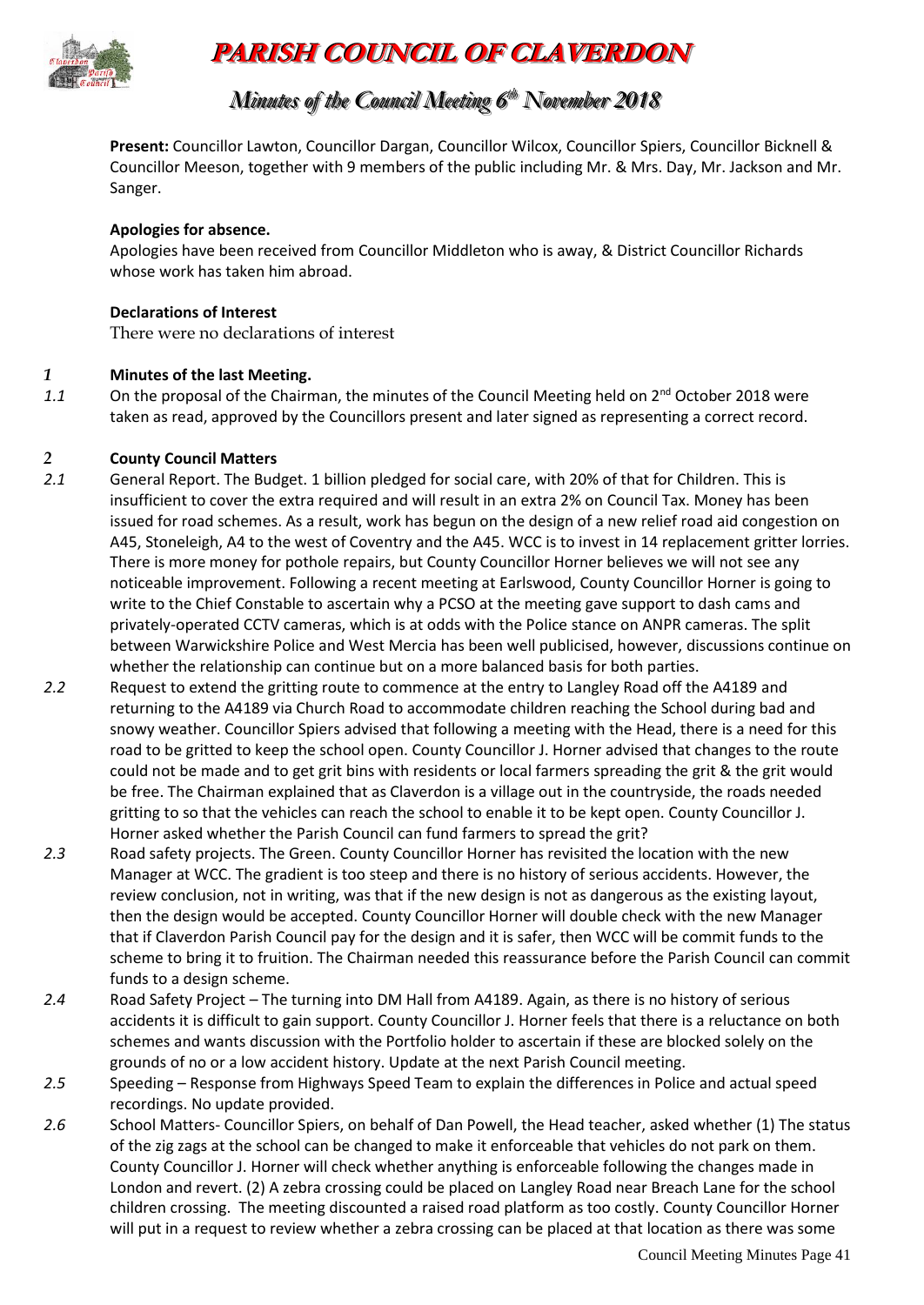money left over from the bus route scheme. Councillor Bicknell recommended that County Councillor Horner's details be passed to Dan Powell so that the zebra crossing can be discussed directly.

#### *3* **District Council Matters**

*3.1* No District Council Report was provided this month.

#### *4* **Public Input**

*4.1* No matters were raised by the public present at the meeting.

#### *5* **Planning.**

- *5.1* Update on previously considered applications.
- 5.1.1 Old School House, Langley Road Claverdon 18/0237/FUL. Demolition of existing conservatory and construction of single storey rear extension. The planning application was granted by SDC on 11<sup>th</sup> October 2018 with conditions.
- 5.1.2 Denemoor Lye Green Road 18/02572/TREE. Repollard and pruning of 7 trees was approved by SDC on 12th October 2018
- 5.1.3 St Michaels & All Angels Church 18/02774/TREE. T1 Holly fell. The application was approved by SDC on 23<sup>rd</sup> October 2018.
- 5.1.4 Hope Cottage, The Green 18/02741/TREE. T1 Beech fell. The application was approved by SDC on 23<sup>rd</sup> October 2018.

#### *5.2* Applications responded to between meetings

- 5.2.1 High Steps Henley Road, Claverdon 18/02529/FUL. Proposed conversion of existing garage/office to form ancillary accommodation. The Councillors reviewed the application and after due consideration made a response of No Representation on 31<sup>st</sup> October 2018.
- 5.2.2 Land adjacent to 41 St Michael's Road 18/02743/FUL Erection of a single dwelling including vehicular access from St Michael's Road. The Councillors reviewed the application and after due consideration lodged an objection to the application on 2<sup>nd</sup> November 2018.

#### *5.3* Applications for Discussion at this meeting

5.3.1 Hercules Farm Henley Road – 18/02903/FUL. Demolition of existing agricultural outbuildings and erection of four dwellings, together with access and landscaping, at land at Hercules Farm, Claverdon. The Councillors discussed the application. After due consideration, the Councillors believed that the application for 4 houses to be not be materially different to the application for 5 houses which is the subject of a planning appeal (item 5.4.2 below) and therefore The Chairman recommended that the Parish Council object on the same grounds including the proximity to the Conservation Area, being within Greenbelt and inappropriateness. Councillors supported the objection.

#### *5.4* Other Planning Issues

5.4.1 Land off Langley Road Claverdon – 18/01410/FUL. SDC Planning Officer delisted the planning application from the Agenda for the Committee Meeting due on 17th October 2018 because the Developer's Agent advised that independent professional advice was being sought in connection with the land site levels. The Chairman confirmed that the report & documents submitted to SDC were provided to Councillors on  $5<sup>th</sup>$ November 18 for consideration and that a response is not required by SDC Planning until 19<sup>th</sup> November 18. The Chairman requested the Clerk to seek from Alison Young, the case officer, their opinion of the technical detail and that the Councillors would consult on line as there had been insufficient time to review the details. Councillor M. Wilcox advised that he had been made aware by residents that they welcomed the disturbance to have the paddock reinstated and they had not been consulted as to whether it would be a nuisance or otherwise. Phil Sanger, who is buying one of the houses being built by Jackson Developments, wanted to know what the Parish Council objections were as there was a large amount of water building at the site and drainage needed to be installed. He believed Jackson Developments had cooperated and that there was no erosion or slippage whatsoever. Councillor Dargan reminded those present that the focus needs to be on how we have all reached this point and that the Parish Council have no objection if the paddock is reinstated. Phil Sanger complained that if that was the case then why is there a retrospective planning application process. The Chairman explained that though the retrospective planning application has been made, the Parish Council are entitled not to change their minds. The Chairman was present in the neighbour's property when earth removal was undertaken and the building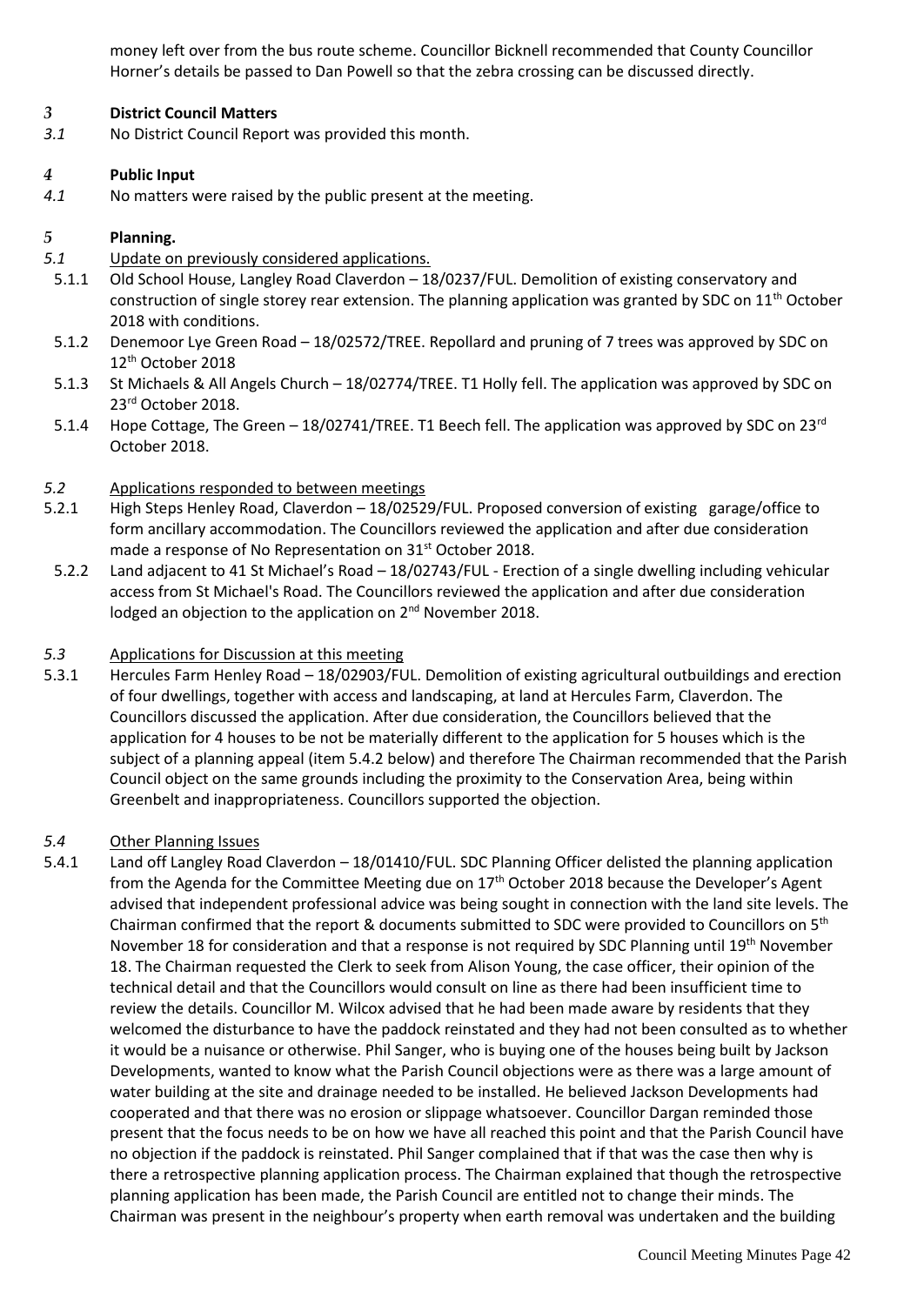shook. The Chairman advised that the Parish Council were not going to debate their response at the meeting and that he hoped that the matter would be tested at a Planning Committee meeting.

- *5.4.2* Hercules Farm Henley Road Planning Inspectorate reference APP/J3720/W/18/3207971. Appeal against the decision made by SDC on application 17/00421/FUL in January 2018 for the demolition of existing agricultural outbuildings and erection of five dwellings, together with access and landscaping. After due consideration of the content of the appeal, the Parish Council have already submitted a response maintaining their original objection.
- *5.4.3* The Fieldings Langley Road Update provided by the Enforcement Officer at SDC following his recent visit. The site is the subject of a further visit and the final position will be advised to the Parish Council and the Ward Member. The Chairman explained that Enforcement may consider the changes to be sufficiently immaterial to warrant a retrospective planning application. Councillor M. Wilcox asked the Chairman to request that District Councillor Richards consult with the Parish Council before responding to the Enforcement Officer on the matter.

#### *6* **Neighbourhood Plan**

Some of the Neighbourhood Plan Steering Group met on 22<sup>nd</sup> October 2018 to conduct a final review of the draft document. The changes have been processed, and the revised document issued to the Neighbourhood Plan Steering Group for a final read and written confirmation that each member approves the document. The process is to conclude by 9<sup>th</sup> November 18, when the final draft Submission Version will be sent to Avon Planning Services Limited, the Neighbourhood Plan Consultant, to progress to the next stage with the Local Planning Authority. The Neighbourhood Plan Steering Group now commence work on the Consultation Statement – estimated date for completion is end November.

#### *7* **Policing, CLASP & CASE.**

Councillor Spiers provided the update for CASE

- There is a CASE meeting arranged for  $7<sup>th</sup>$  November
- Leaflets on the ANPR have been distributed around The Village. Those who have been burgled have expressed their relief at the action being considered.
- 2 sites have been secured and a third is under negotiation along with discussions for one close to the Red Lion. A further location is required on Lye Green Road
- The WhatsApp "Keep em peeled" is working really

The Chairman noted that some residents were concerned that this was a black mark on the area and that they believed it may affect house process. Councillor N. Dargan advised he had recently been asked by Police for his CCTV footage to assist in a recent incident, but unfortunately, the footage did not help.

#### *8* **Recreation Field.**

*8.1* Update on the Tender process. A third tender will be sought once funds are in place as it will take time to secure grant funding. The 2 contractors who have quoted have been told that work will not commence in November/ December as previously thought. The decision to seek grants as opposed to selling an asset will take time and will inevitably mean that the work will not complete before the commencement of the cricket season.

#### *8.2* Grant Funding Update **–**

- 8.2.1 Sport England Community Asset Fund. The Chairman thanked Anthony Darch and the Clerk for completing the application to Sport England for up to £120k to fund the work required to refurbish the Pavilion and remove asbestos. The application process may result in a decision in 6 to 8 weeks' time.
- 8.2.2 WALC Community Grant An application for funding up to £8000 is being compiled along with Emma Foulerton for the children's' play area. 3 quotes have been obtained. The application is to be submitted early December to accommodate the WALC review panel quarterly meeting scheduled for January 19. The Chairman noted costs provided for the new playground and believes these will need to be reviewed once any funding has been received.
- 8.2.3 Possible planning application for the proposed enlarged play area. It is intended to obtain a view from the planning authority on the play area before work commences.
- 8.2.4 Councillor Spiers to provide details of other grant funding organisations to the Clerk following a recent visit to a football ground.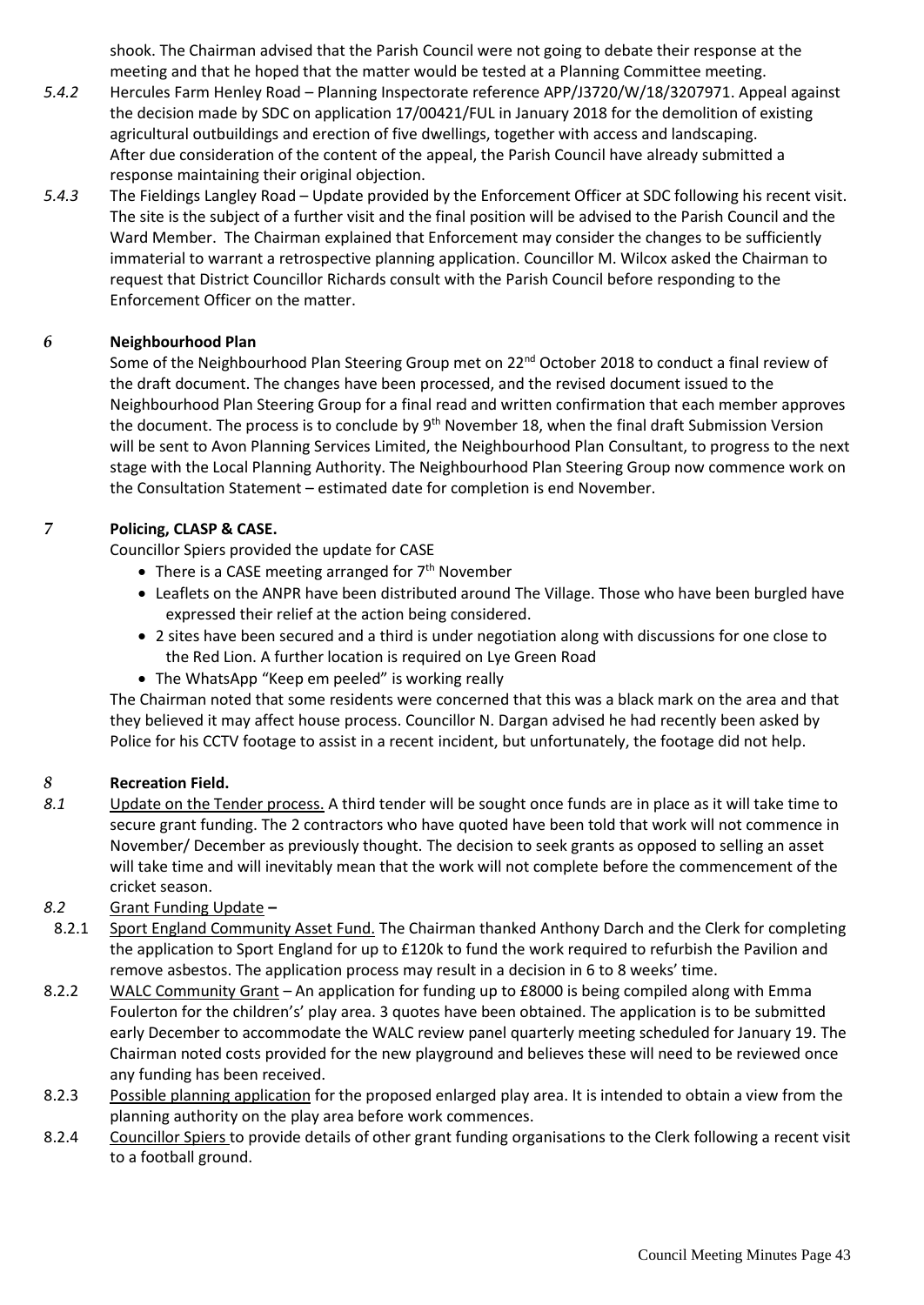### *8.3* ROSPA Playsafety Annual Audit of Children's Play Area.

The annual report identified no areas that are classified as "red". The gate post into the 7 and under play area is going to be stabilised & The Chairman confirmed that only essential expenses would be undertaken on the existing play areas for the time being.

#### *9* **Footpaths /Bridlepaths**

- *9.1* The Boys Club Field & Ambition. Councillor Spiers met with Dan Powell, the Head at the School to jointly agree proposals to be put forward to Ambition in connection with the recreation field. The school hold authority to use the recreation field and the right of way. In the light of this the Chairman thought that the gate should be unlocked to the right of way from Breach Lane. After consideration by the Councillors, it was agreed that the Clerk should draft a proposal for the School and Parish Council to review on the basis that a rent is paid to Ambition with the intention of restoring the field for recreational use by the village for many years to come.
- *9.2* The Map of the Parish Footpaths & Bridleways. The quote received for artwork reproduction of £425 and 1000 copies at £495. (500 copies £403) was considered by the Councillors & approval was given for the work to be done to produce 1000 maps. The electronic version can be placed on the Parish Council website. The Councillors saw no benefit from seeking to sell advertising space due to the additional costs to do so.

#### *10* **Yarningale Common**

- *10.1* Ecologists at WCC have started to look at the detailed management plan for Yarningale Common and their update is awaited shortly.
	- *10.2* Plan to set up a conservation or friends type group. The Chairman requested in the Parish Council meeting of 2<sup>nd</sup> October that anyone who wanted to be a part of a working party should let the Chairman or the Clerk know by email. No communication has been received from anyone who attended the last meeting from Yarningale Common.
	- *10.3* Quotes are being obtained to repair the holes at the entrance to the car park at Yarningale Common

#### *11* **Dorothea Mitchell Hall**

- *11.1* Summary details of the 3 quotes obtained had been circulated to the Councillors for their consideration and discussion. The quotes range from £2200 to £2900 plus VAT for a 3 panel, hardwood notice board of approx. size 2200mm by 1100mm. After consideration the Councillors declined the quotes as too expensive and requested that local carpenters be consulted on the requirements.
- *11.2* Councillor Spiers advised that the Trustees at DM Hall were unsure whether they could accommodate the request to hold the donations from the public for the funds for the play area. The matter was being considered further at a meeting of the Trustees, just prior to the AGM. Councillor Spiers will update the Parish Council at the next meeting.

#### *12* **General Other matters including any arising from earlier Meetings and not already covered.**

- *12.1* Claverdon K6 Telephone Kiosk. County Highways provided the S171 Application form for the request to remove the telephone kiosk. The application form is being reviewed to ascertain whether approved contractors have the necessary skills to operate temporary traffic lights and undertake the work. The cost of the Application is £286.00 and after consideration, the Councillors approved the expense and authority to progress the application form. Thank you to Peter Morgan and David Hunt for all their hard work and input to date. The Chairman undertook to speak to the home owner who's property is behind the telephone kiosk. Final costs are to be compiled before any relocation is approved.
- *12.2* A planning application is necessary to relocate the telephone kiosk
- *12.3* VASA have requested a donation of £500 from Parish Council's as they need extra funding to continue to provide the service. The Clerk is awaiting a response on usage of the service within Claverdon, from VASA. The Chairman deferred a decision until the response is received.

#### *12.4* Any Other Business

12.4.1 Claverdon School - Councillor Spiers advised that the Head wants to be more involved with the Village and would like the agendas and minutes from the school meeting published on the Claverdon Parish Council website. After consideration, the request was declined by Councillors as access to amend and update the website had to be restricted for security reasons. Councillor Dargan recommended that the Parish News be the vehicle the school should use.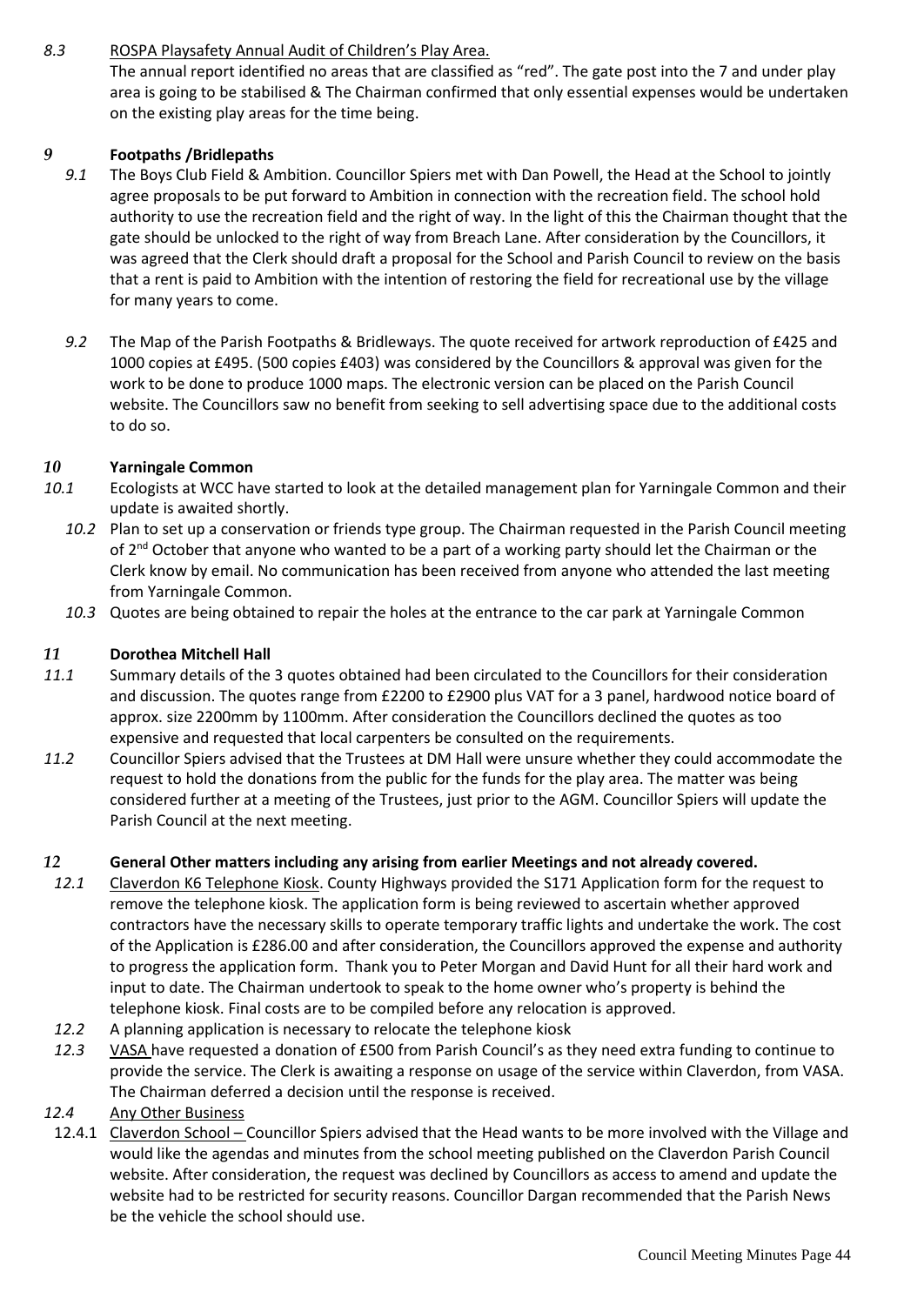- 12.4.2 The Councillors wished to note the sad passing of Ron Peace who had contributed so much to Claverdon over the years. Councillor Spiers is to ask Charlie Waterworth to provide a tribute for the Parish News.
- 12.4.3 The Councillors wanted to thank The Crown Inn for the free firework display and the responsible way they informed local residents who had animals.
- 12.4.4 Mowing of the Verges. The Councillors agreed to go tender on the contract once again this year. Councillor Wilcox was tasked with producing a set of performance and standards criteria upon which the tender will be sought.

#### *13 Post Received*

#### *Meeting 06 November 2018 - Correspondence*

#### **13.01 FW: Alcester Police North SNT. Latest Weekly Report. Sunday 7th October2018**

Burglary Residential. Park Drive. Garden outbuilding broken into and two pedal cycles stolen. White / Mustard coloured Weir ladies' bike and a Matt black / Pewter coloured Wilier Cento bike. Overnight 5th & 6th October. Two other separate suspicious circumstances reported in the area.

#### **13.02 FW: Alcester Police North SNT. Latest Weekly Report. Sunday 21st October2018**

Suspicious Circumstances. Langley Road, Claverdon. Silver Vauxhall Corsa seen in the area a few times. Caller concerned that the occupants may be scoping out the area for crime. The last three letters of the registration number were 'VBS' Friday 19<sup>th</sup> October. Burglary Residential. Kington Lane, Claverdon. Four men seen to jump over gate onto private driveway. All four were wearing gloves and carrying sharp / pointed tools. The porch to the house has been entered. This has alerted the occupants of the house who have then shouted at the men. They have then run off, getting into a black vehicle (possible a saloon) before driving off. 2.30am Friday 19th October

Details were also provided of the 2 recent break ins at The Village Stores at Shrewley and at the stores on the Old Warwick Road in Lapworth.

## **FW: TA Public Sector Partnership Group Conference Celebrating Independence,**

#### **13.03 Investing in Partnerships**

Email from John Crossling of WALC advising of the conference on 29th November at Rugby.

#### **13.04 FW: Alcester Police North SNT. Latest Weekly Report. Sunday 28th October2018**

No reported incidents were recoded for Claverdon in the Police report. The report contained safety posters for Halloween. 2 posters will be displayed on the Parish Council notice boards.

#### **13.05 Chairman's Festive Open Evening Saturday, 1st December 2018**

Invitation from the Chairman of Warwickshire County Council, Councillor John Cooke inviting members of your council to his Festive Open Evening at Shire Hall, Warwick on Saturday, 1st December 6.30 - 8.30pm.